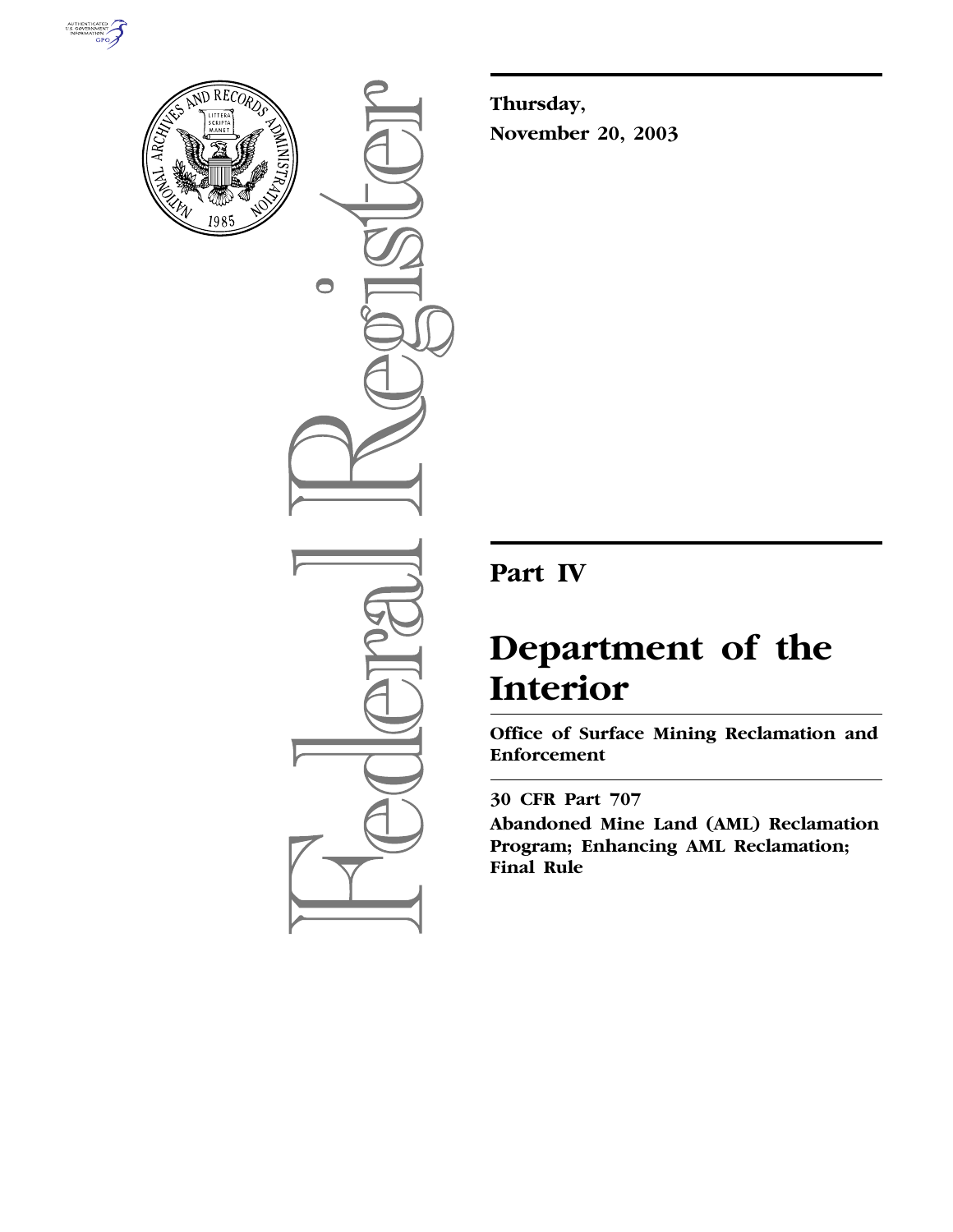# **DEPARTMENT OF THE INTERIOR**

# **Office of Surface Mining Reclamation and Enforcement**

#### **30 CFR Part 707**

**RIN 1029–AC07** 

# **Abandoned Mine Land (AML) Reclamation Program; Enhancing AML Reclamation**

**AGENCY:** Office of Surface Mining Reclamation and Enforcement (OSM), Interior.

# **ACTION:** Final rule.

**SUMMARY:** We are publishing a final rule in response to the decision by the United States Court of Appeals, District of Columbia Circuit, remanding the February 12, 1999, Enhancing AML Reclamation Rule for further explanation as to the types of government expenses that will qualify as government financing under the rule. This rulemaking provides the requested explanation and represents a clarification and not a substantive change to the Abandoned Mine Land (AML) program authorized by the Surface Mining Control and Reclamation Act of 1977 (''SMCRA'' or ''the Act''). We are also taking this opportunity to explain what is meant by the prohibition in the rule against ''inkind'' payments being counted towards the government financing of a ''government-financed'' construction. **DATES:** Effective November 20, 2003.

**FOR FURTHER INFORMATION CONTACT:** Danny Lytton, Chief, Division of Abandoned Mine Lands, Office of Surface Mining Reclamation and Enforcement, U.S. Department of the Interior, 1951 Constitution Avenue, NW., ms 120–SIB, Washington, DC 20240; Telephone: 202–208–2788. E-Mail: *dlytton@osmre.gov.*

# **SUPPLEMENTARY INFORMATION:**

# **I. Background**

- A. Why are we publishing this rule?
- B. What is the exemption for ''governmentfinanced'' construction?
- C. What is the AML Reclamation Program?
- D. How is AML reclamation funded and how do States and Indian Tribes implement their programs?
- E. What types of abandoned sites does the Enhancing AML Reclamation Rule target?

# **II. Discussion of the Final Rule**

# **III. Procedural Determinations**

#### **I. Background**

*A. Why Are We Publishing This Rule?* 

On March 13, 1979, OSM published rules implementing the exemption from

SMCRA provisions provided by section 528 of the Act when the extraction of coal is an incidental part of Federal, State, or local government-financed construction. These regulations, codified at 30 CFR part 707 (44 FR 15322), defined ''government-financed construction'' as meaning ''construction funded 50 percent or more by [government] funds. \* \* \* \* '' 30 CFR 707.5. On February 12, 1999, we published the Enhancing AML Reclamation Rule (''Enhancing AML Rule'') which amended this definition of ''government-financed construction to allow less than 50 percent government financing when the construction project is an approved AML project. (64 FR 7470). The Kentucky Resources Council (KRC) challenged the rule on several counts. *KRC* v. *Norton,* No. 99–00892 (D.D.C.). In its September 22, 2000 slip opinion, the district court granted the government summary judgment. The KRC appealed that decision to the United States Court of Appeals for the District of Columbia Circuit.

On May 30, 2002, the court of appeals concluded that the Department had not only reasonably interpreted the term ''construction'' to include AML reclamation projects that involve the incidental extraction of coal but also reasonably determined that, in some circumstances, AML projects to which the government provides less than 50 percent of the financing may qualify as 'government-financed'' construction. Notwithstanding these conclusions, the court remanded the rule for further explanation as to which government administrative expenses will qualify as ''government financing'' for the purposes of the exemption from the provisions of the Act. *KRC* v. *Norton,* No. 01–5263, 2002 WL 1359455 at \*2 (D.C. Cir.).

The court further noted that, even though ''in kind'' payments do not qualify as government financing under 30 CFR 707.5, our 1999 **Federal Register** notice appeared to accept a commenter's suggestion that qualifying government financing includes ''in kind payments such as administrative expenses incurred by the AML agency in reviewing and approving the project.'' *KRC* v. *Norton* at \*2.

We are publishing this rulemaking to provide the explanation required by the court as to which government administrative expenses qualify as ''government financing'' under 30 CFR 707.5. In addition, we are taking this opportunity to explain what the agency has historically meant by the prohibition in section 707.5 against ''inkind'' payments being counted towards the government financing of a

''government-financed'' construction. Further, editorial changes have also been made to the definition for clarity.

The preamble to the February 12, 1999, Enhancing AML Rule should be consulted for additional background information. 64 FR 7470.

### *B. What Is the Statutory Exemption for ''Government-Financed'' Construction?*

Title V of SMCRA, 30 U.S.C. 1251– 1279, has regulated surface coal mining operations since 1977 though stringent standards regarding the permitting, mining, and reclamation of such sites. Title V prescribes that ''no person shall engage in or carry out on lands within a State any surface coal mining operations unless such person has first obtained a permit issued by such State pursuant to an approved State program or by the Secretary pursuant to a Federal program.'' 30 U.S.C. 1256. Applicants for a Title V permit must pay a fee to cover all or some of the costs of reviewing, administering, and enforcing the permit (30 U.S.C. 1257). They must submit a reclamation plan (30 U.S.C. 1258) and, after the permit has been approved but prior to issuance of the permit, must file with the regulatory authority a bond to ensure performance of the reclamation plan (30 U.S.C. 1259). Congress, however, exempted some activities from the Title V requirements by providing:

The provisions of this chapter *shall not apply* to any of the following activities: (1) the extraction of coal by a landowner for his own noncommercial use from land owned or leased by him; and (2) the extraction of coal as an incidental part of Federal, State or local government-financed highway or other construction under regulations established by the regulatory authority.

#### 30 U.S.C. 1278. (Emphasis added).

#### *C. What Is the AML Reclamation Program?*

Tile IV of SMCRA (30 U.S.C. 1231– 1243) established the AML Reclamation Program in response to concern about extensive environmental damage caused by past coal mining activities. The program is funded primarily from a fee collected on each ton of coal mined in the country. This fee is deposited into a special fund, the Abandoned Mine Land Fund (Fund), and is appropriated annually to address abandoned and inadequately reclaimed mining areas where there is no continuing reclamation responsibility by any person under State or Federal law. Under Title IV, the financing of reclamation projects is subject to a priority schedule with emphasis on sites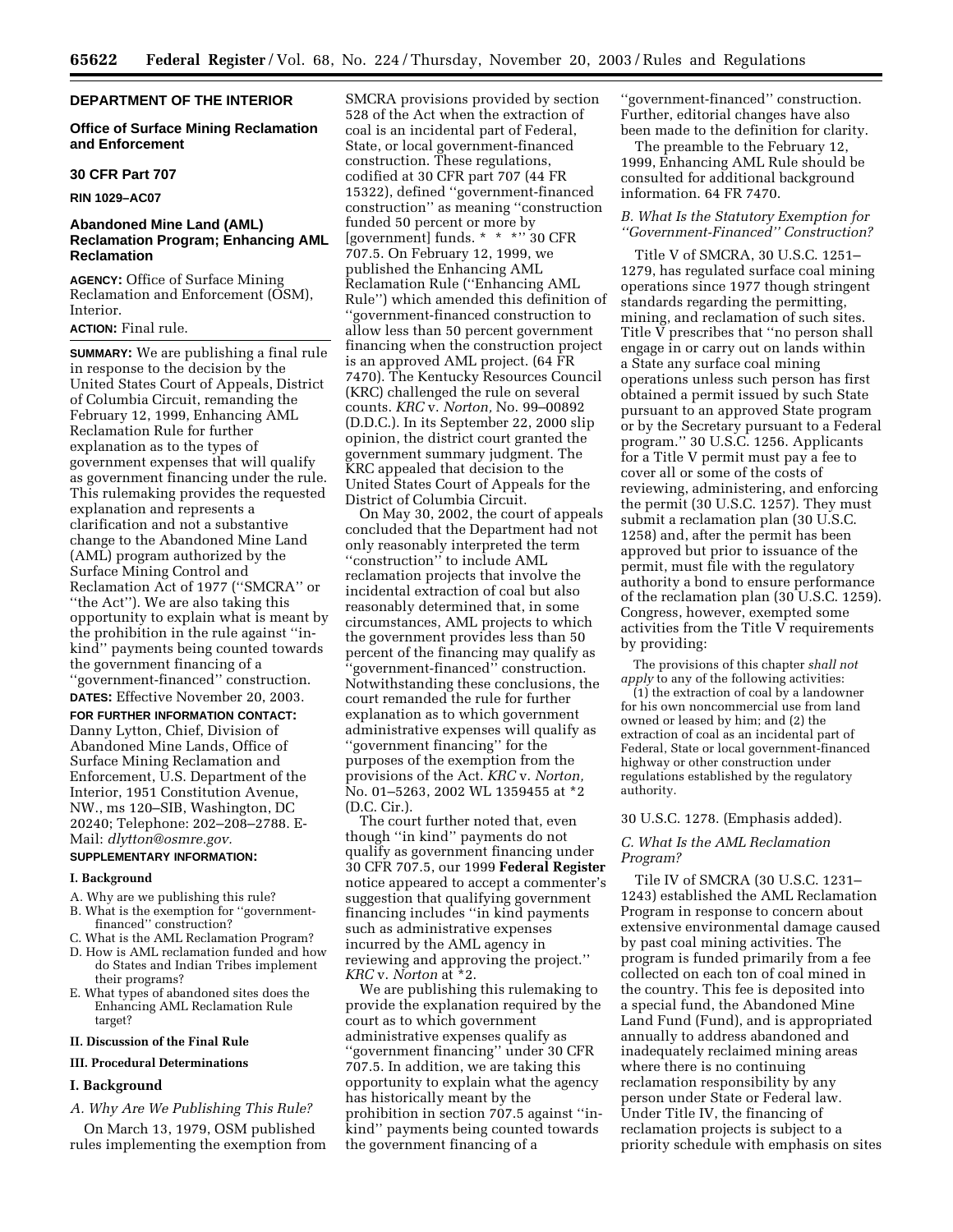affecting public health, safety, general welfare and property.

In most cases, the implementation of Title IV authority has been delegated to States. Currently, 23 States and 3 Indian Tribes (the Hopi, the Navajo and the Crow) have authority to receive grants from the Fund. They are implementing Title IV reclamation programs in accordance with 30 CFR Subchapter R, and through implementing guidelines published in the **Federal Register** on March 6, 1980 (45 FR 27123), and revised on December 30, 1996 (45 FR 68777). In States and on Indian lands that do not have a Title IV program, reclamation is carried out by OSM.

# *D. How Is AML Reclamation Funded and How Do States and Indian Tribes Implement Their Programs?*

State and Indian Tribal AML programs are funded at 100 percent by OSM from money appropriated annually from the AML Fund. The States and Indian Tribes must submit grant applications in accordance with procedures established by OSM and existing grant regulations found at 30 CFR part 886. They may undertake only projects that are eligible for financing as described in either section 404 or section 411 of SMCRA and that meet the priorities established in section 403 of SMCRA. OSM requires that the State Attorney General or other chief legal officer certify that each reclamation project to be undertaken is an eligible site. Certain environmental, fiscal, administrative, and legal requirements must be in place in order for a program to receive grants for reclamation. An extensive description of these requirements can be found at 30 CFR part 884.

# *E. What Types of Abandoned Sites Does the Enhancing AML Rule Target?*

As discussed in substantial detail in the February 12, 1999, **Federal Register** notice, the Enhancing AML Rule will facilitate the reclamation of certain abandoned mine lands that have little likelihood of being remined by the private sector or being reclaimed under the current Title IV program because of severely limited program funds. 64 FR 7471.

### **II. Discussion of the Final Rule**

We are publishing this rulemaking in response to the D.C. Circuit's remand of our Enhancing AML Reclamation Rule for further explanation as to which government expenses will qualify as government-financing under the rule. We are doing this to address the concern expressed by the court regarding our preamble discussion interpreting the

statutory term ''government-financed construction.'' In our preamble discussion we stated that all expenses incurred by the AML agency such as project design, project solicitation, project management, and project oversight qualify as government financing under the rule. 64 FR 7474. The court found that it was ''counterintuitive'' to suggest that Congress intended traditional government functions ''such as ''oversight'' to ensure that a contractor complies with the law, or reviewing and approving proposed Title IV projects—would qualify as government financing. The court continued that even though § 707.5 clearly states that ''in kind'' payments do not qualify as governmentfinanced construction, our **Federal Register** notice appeared to accept a commenter's suggestion that an agency's administrative expenses were a form of ''in kind'' payments.

Finally, the court posited a permissible interpretation of the rule under which the traditional oversight and compliance-review functions of an AML agency would not be counted as government financing. The court concluded with two scenarios in which agency expenses would reasonably count as government financing. *KRC* v. *Norton* at \*2. It is our intent to interpret the rule consistently with this interpretation and these two scenarios. Therefore, agency administrative expenses that are traditionally attributed to a particular type of government construction project will not count towards the ''government financing'' of that project. In other words, the only administrative expenses incurred by a government agency that can count as part of the ''government financing'' of a project are those expenses that are outside the normal scope of that agency's cost of doing business.

As an example, most AML agencies accomplish reclamation work through contractors. Depending upon an agency's internal procedures, some agencies regularly require the contractor to perform all engineering and design work. Other agencies may regularly hire an outside engineering firm or do the work themselves. Should a government agency that regularly requires the contractor to perform project engineering and design work decide to do such work itself on a specific project, the expense of that project's engineering and design work would qualify towards the ''government financing'' of that project. This expense qualifies as 'government financing" because it is a government expense not regularly attributable to such projects. In contrast, a government agency that regularly does

its own engineering and design work cannot consider those expenses towards qualifying the project as being 'government-financed'' for they are expenses that the agency regularly attributes to such projects.

Critics of the 1999 Enhancing AML Rule were concerned that if the expenses of traditional government functions such as oversight and project review counted towards ''government financing,'' there might be a large number of government-financed construction projects where the government would do no actual financing towards the physical reclamation of the site. In light of that concern, we reviewed the instances where the 1999 rule has been used to allow for less than 50 percent government financing of approved AML construction projects. Thus far, four projects have been completed in three different states. In each case, a tremendous savings was realized at relatively little cost to the government reclamation authority through the sale of coal whose extraction was an incidental part of the required reclamation. Reclamation that would have otherwise cost the Title IV authorities an estimated \$1.5 million was accomplished at a total cost to those authorities of somewhat less than \$200,000. It is significant that in each case, the AML authority paid substantial monies to the contractor to physically reclaim the site. While OSM anticipates that other projects will be conducted under the Enhancing AML rule, the agency does not expect the number of such projects to be large.

We would next like to take this opportunity to explain what OSM has always intended by the regulatory prohibition in 30 CFR 707.5 against ''in kind'' payments being counted towards the government financing of ''government-financed'' construction. This prohibition first appeared in the March 13, 1979, rulemaking and continued substantially unchanged in the 1999 Enhancing AML Reclamation Rule. As discussed above, the 2002 Circuit Court decision noted that the 1999 preamble appeared to accept a commenter's suggestion that qualifying government financing includes ''in kind'' payments such as administrative expenses incurred by the AML agency in reviewing and approving the project. *Id.* at \*2. The cited preamble language response was not, however, intended to address the commenter's suggestion that administrative expenses incurred by the agency in reviewing and approving a project were ''in kind'' payments. Rather, it was OSM's intent to address commenter's concern that these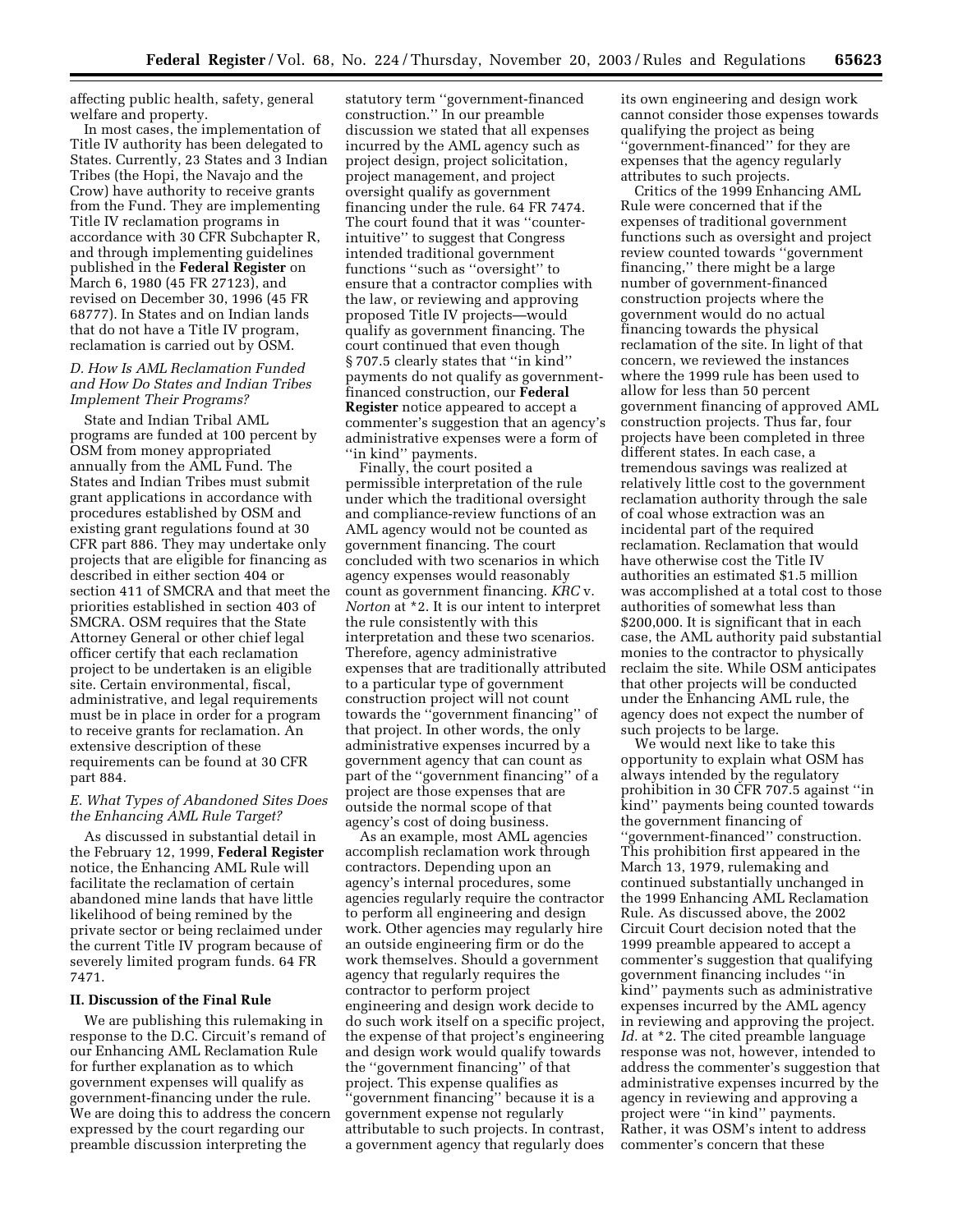administrative expenses would not qualify as government financing under § 707.5. OSM has never considered the administrative expenses attributed by the government to a particular project to be a form of ''in kind'' payments. Instead, OSM has always considered ''in kind'' payments to be contributions to the government by third parties of labor, materials, equipment or services that are used by the government to accomplish required reclamation. As an example of such ''in kind'' payments to the government, a not-for-profit watershed group might volunteer to plant trees as part of a reclamation project and a local nursery might contribute the trees. Pursuant to OSM's longstanding interpretation of the ''in-kind'' payment prohibition of § 707.5, neither the value of the contributed planting services nor trees could ever count towards the government financing of the project.

Finally, for clarity, we are also making non-substantive revisions to the definition of ''government-financed construction'' at 30 CFR 707.5. We have substituted the words ''Government financing'' for the word ''Funding.'' The definition will then read in pertinent part, as follows: ''*Government financing* at less than 50 percent may qualify if the construction is undertaken as an approved reclamation project under Title IV of the Act.'' (Revision in italics.) The limitation of the provision to government financing is already implicit in the definition but now is made explicit.

#### **III. Procedural Determinations**

### *1. Executive Order 12866—Regulatory Planning and Review*

This document is a significant rule and has been reviewed by the Office of Management and Budget under Executive Order 12866.

a. This rule will not have an effect of \$100 million or more on the economy. It will not adversely affect in a material way the economy, productivity, competition, jobs, the environment, public health or safety, or State, local, or Tribal governments or communities.

b. This rule will not create a serious inconsistency or otherwise interfere with an action taken or planned by another agency.

c. This rule does not alter the budgetary effects or entitlements, grants, user fees, or loan programs or the rights or obligations of their recipients.

d. This rule does raise legal or policy issues.

These determinations are based on the analysis performed for the Enhancing AML Reclamation Rule (RIN 1029–

AB89) published on February 12, 1999, at 64 FR 7470.

#### *2. Regulatory Flexibility Act*

The Department of the Interior certifies that this rule will not have a significant economic impact on a substantial number of small entities under the Regulatory Flexibility Act (5 U.S.C. 601 *et seq.*).

This determination is based on the analysis performed for the Enhancing AML Reclamation Rule (RIN 1029– AB89) published on February 12, 1999, at 64 FR 7470. At that time it was determined that the rule, when implemented, would slightly improve business opportunities for all entities, small and large, by increasing the likelihood that additional reclamation projects would be undertaken each year. Further, the economic impact of the rule on small businesses was determined to be minimal. This determination was based on the facts that:

- —the rule would not increase the cost or burden on businesses reclaiming sites eligible under the existing regulations;
- —the rule makes it possible for businesses to undertake the reclamation of areas not previously remined or reclaimed under existing regulations;
- —the undertaking of the reclamation projects opened up by the rule is entirely voluntary; and
- —the only increase in cost due to these new projects will be that for documentation related to the removal and sale of coal as an incidental part of the reclamation project. This incremental cost will be factored into the cost of the project bid submitted to the Title IV governmental authority and should prove to be an insignificant percentage of the total bid. Those who do participate and bid on reclamation projects resulting from the rule will do so to reap an economic benefit in the form of a profit on the sale of coal incidentally mined during the reclamation of the site. The total amount of Federal money that will be available each year for AML projects will neither increase nor decrease as a result of this rule.

#### *3. Small Business Regulatory Enforcement Fairness Act*

This rule is not a major rule under 5 U.S.C. 804(2), the Small Business Regulatory Enforcement Fairness Act. This rule:

a. Does not have an annual effect on the economy of \$100 million or more. It would allow AML agencies to work in partnership with contractors to leverage finite AML Reclamation Fund dollars to accomplish more reclamation. To offset the reduction in government financing, the contractor would be allowed to sell coal found incidental to the project and recovered as part of the reclamation. Participation under the rule change is strictly voluntary and those participating are expected to do so because of the economic benefit.

b. Will not cause a major increase in costs or prices for consumers, individual industries, Federal, State, or local government agencies, or geographic regions because the rule does not impose any new requirements on the coal mining industry or consumers, and State and Indian AML program administration is funded at 100 percent by the Federal government.

c. Does not have significant adverse effects on competition, employment, investment, productivity, innovation, or the ability of U.S.-based enterprises to compete with foreign-based enterprises for the reasons stated above.

These determinations are based on the analysis performed for the Enhancing AML Reclamation Rule (RIN 1029– AB89) published on February 12, 1999, at 64 FR 7470.

#### *4. Unfunded Mandates*

This rule does not impose an unfunded mandate on State, local, or Tribal governments or the private sector of more than \$100 million per year. The rule does not have a significant or unique effect on State, local or Tribal governments or the private sector. The administration of the AML program by a State or Indian Tribe is funded at 100 percent by the Federal Government and the decision by a State or Indian Tribe to participate is voluntary. A statement containing the information required by the Unfunded Mandates Reform Act (1 U.S.C. 1531, *et seq.*) is not required.

# *5. Executive Order 12630—Takings*

In accordance with Executive Order 12630, the rule does not have significant takings implications. The rule would allow AML agencies to work in partnership with contractors to leverage finite AML Reclamation Fund dollars to accomplish more reclamation. To offset the reduction in government financing, the contractor would be allowed to sell coal found incidental to the project and recovered as part of the reclamation.

# *6. Executive Order 13132—Federalism*

In accordance with Executive Order 13132, the rule does not have significant Federalism implications to warrant the preparation of a Federalism Assessment for the reasons discussed above.